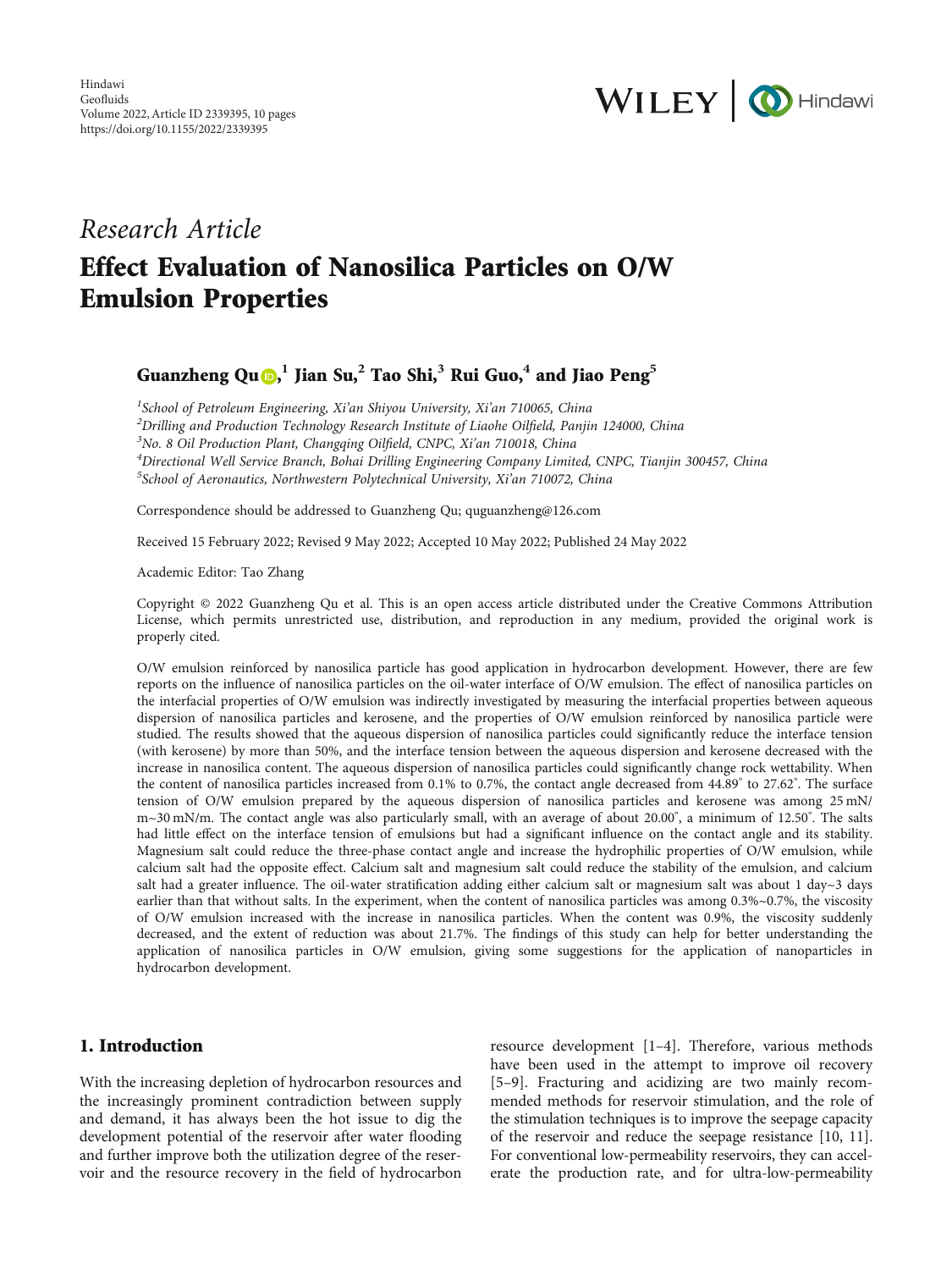reservoirs such as shale and tight sandstone reservoirs, it can help to improve the ultimate recovery [[12](#page-8-0)–[14\]](#page-8-0). The chemical flooding has always been the most commonly employed techniques for enhancing oil recovery [\[15](#page-8-0)–[18](#page-8-0)], such as surfactant flooding, polymer flooding, alkali flooding, emulsion flooding, and various chemical combination flooding. The mechanism of enhancing oil recovery by chemical flooding has two aspects: increasing sweep efficiency and enhancing oil displacement efficiency. Besides,  $CO<sub>2</sub>$  flooding and foam flooding are also widely applied for enhancing oil recovery [\[19, 20\]](#page-8-0) and their mechanism is similar to that of chemical flooding.

Among them, emulsion flooding is one of the most important methods to enhance oil recovery [[21](#page-8-0), [22\]](#page-8-0) and shows a good application further in enhanced oil recovery after water flooding. Meanwhile, studies have shown that in situ emulsification of crude oil is also an important means to enhance oil recovery, especially for heavy oil reservoirs [\[23](#page-8-0)–[26\]](#page-8-0). Besides, there are also reports on the application of emulsion combined with carbon dioxide or foam to enhance oil recovery [[27](#page-8-0), [28\]](#page-8-0).

As an oil-water composite system, O/W emulsion has good application in both adjusting the flow profile of reservoir fluid and improving the fluid sweep coefficient. Besides, in recent years, with the development of nanotechnology and the integration of interdisciplinary approaches, nanotechnology has been gradually applied to various fields of reservoir development, showing good applications [[29](#page-8-0)–[32](#page-8-0)].

Nanotechnology is the design and application of engineered or naturally occurring nanoparticles with the order of 1-100 nm to accomplish specific purposes [[33](#page-8-0)–[35](#page-8-0)]. Nanoparticles possess two unique properties of ultrasmall particle size and ultra-high-specific surface area. And material properties are sized dependent at the nanoscale; therefore, nanoparticles can be engineered to contain specific optical, magnetic, interfacial, thermal, electrical, or chemical properties to perform specific functions. Combined together, these unique properties allow nanoparticles to be used for many purposes in the oilfield. Nanosilica, nanoalumina, nanotitanium dioxide, nanoferric oxide, and nanocopper oxide are all the nanomaterials used in the development of hydrocarbon resources [\[36](#page-8-0)–[38](#page-8-0)], and they are served in various aspects such as drilling fluid filtration reduction [[39](#page-8-0), [40](#page-8-0)], cementing [\[41, 42\]](#page-9-0), temperature sensor and thermal conductivity improvement [[43](#page-9-0)], slow release of surfactant [[44](#page-9-0)], tracer, foam, and emulsion stability improvement [\[45](#page-9-0)–[49](#page-9-0)], fracturing fluid performance improvement [[50](#page-9-0), [51\]](#page-9-0), EOR, and oily sewage treatment [[37](#page-8-0), [38,](#page-8-0) [52, 53](#page-9-0)], achieving good results. Besides, the retention and adsorption of nanoparticles in porous media and their influence on fluid transportation are also reported [\[54](#page-9-0)–[59](#page-9-0)]. Most of the above reports on the application of nanoparticles in hydrocarbon development are about nanosilica particles. And nanosilica particles are widely favored in reservoir development due to their wide source and high cost performance.

In the reports on the emulsion stabilized by nanoparticles, it was mainly about the effect of emulsion on enhancing oil recovery with the synergies of nanoparticles. However, there were few reports especially on the effect of nanoparticles on the interfacial properties of O/W emulsion.

However, it is very important to study the effect of nanosilica particles on the oil-water interface properties of O/W emulsion for understanding the mechanism of nanosilica particles strengthening O/W emulsion, and it can provide reference for the application of nanoparticles in hydrocarbon development.

The previous reports were mostly about the application of nanosilica particles in oil and gas development, and there are no reports about the effect of nanosilica particles on oilwater interface properties of O/W emulsion. In the O/W emulsion system, nanosilica particles tend to adsorb on the oil-water interface due to the difference between oil and water, changing the interfacial properties, so as to change the properties of O/W emulsion.

Therefore, it is of great significance to study the effect of nanosilica particles on the oil-water interface of emulsion. However, there are no methods or means to directly determine the interfacial properties of O/W emulsion currently. In order to study the effect of nanosilica particles on O/W emulsion, the O/W emulsion interface reinforced by nanosilica particles is regarded as the interface between the aqueous solution of nanosilica particle and the oil phase. The oil-water interfacial properties of the O/W emulsion are approximately characterized by measuring the interfacial properties between the two phases. And the general sketch of the study is shown in Figure [1.](#page-2-0)

This method has some certain limitations. Since the homogeneous O/W emulsion reinforced by nanosilica particle is regarded as two phases—the aqueous solution of nanosilica particles and oil phase, this method can only qualitatively analyze the influence of nanosilica particles on the interfacial properties of O/W emulsion. It is necessary to explore other experimental methods to accurately describe the distribution of nanosilica particles in the O/W emulsion system and the influence of nanosilica particles on the oil-water interfacial properties in O/W emulsion. Besides, the study is only carried out with the temperature 30° C, without investigating the effect of other temperatures.

In the study, different concentrations of nanosilica aqueous solution and O/W emulsion reinforced by nanosilica were firstly prepared, respectively. Then, the surface tension of nanosilica aqueous solution, the interfacial tension between nanosilica aqueous solution and kerosene, and the contact angle of nanosilica aqueous solution were investigated with different concentrations of nanosilica. After that, the effects of nanosilica particles on the stability and viscosity of O/W emulsion were investigated. Finally, the effects of salt content on the stability of O/W emulsion reinforced by nanosilica and the properties of O/W emulsion reinforced by nanosilica in the presence of sodium ions and magnesium ions were also investigated. Totally, the experimental procedure can be summarized as shown in Figure [2](#page-2-0).

#### 2. Laboratory Experiments

2.1. Experimental Apparatus and Chemicals. Experimental apparatus mainly include an SFZL-A automatic surficial/ interfacial tensiometer, balance, blender, HWY-10 thermostat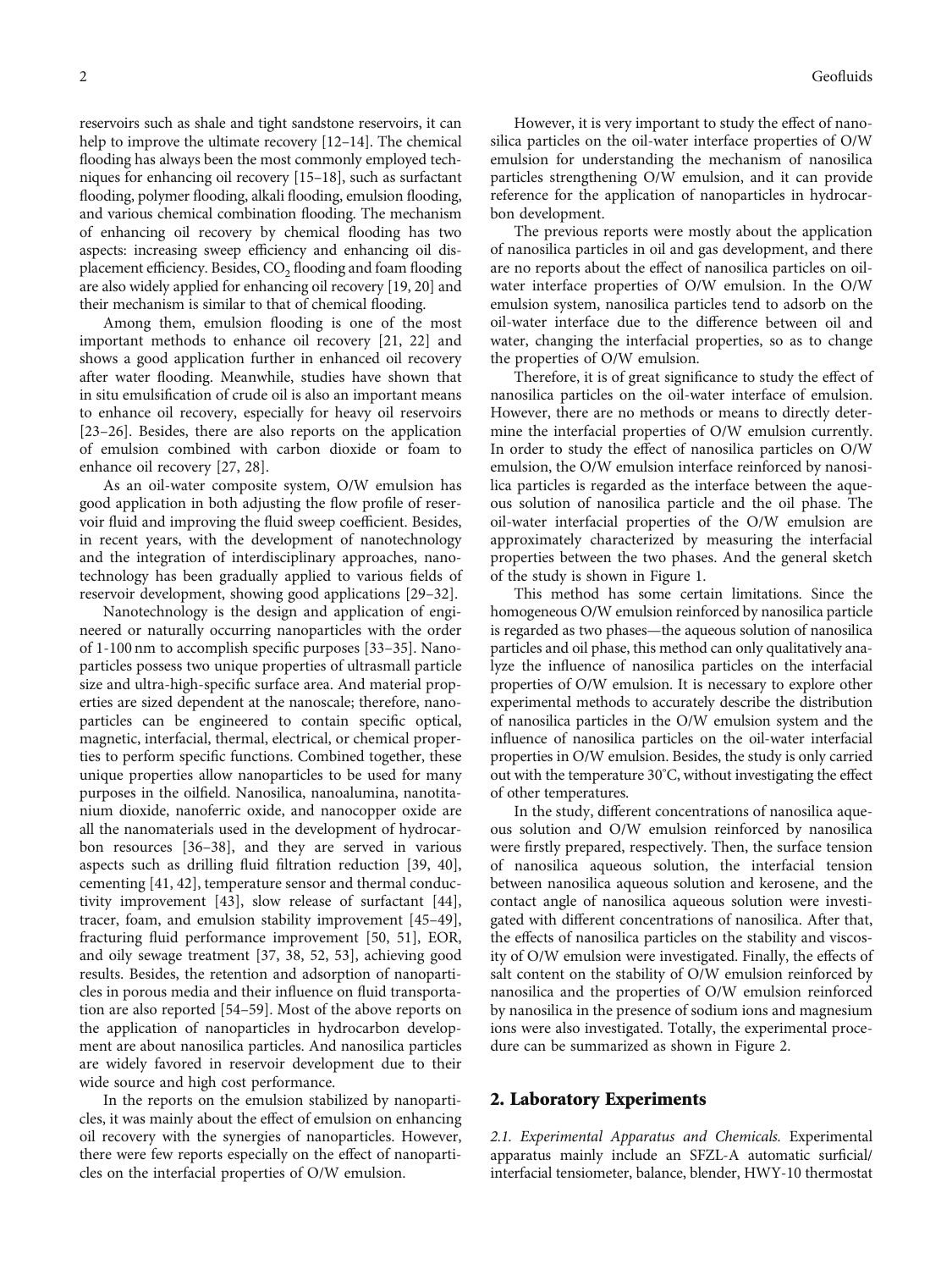## <span id="page-2-0"></span>Geofluids 3



Figure 2: The flowchart of the experiments.

water bath, JGW-360a contact angle meter, rotary viscometer, etc.

The main chemicals used in the experiment are nanosilica particles (mean particle size 20 nm), emulsifier FC, distilled water, kerosene, calcium chloride, magnesium chloride, etc.

#### 2.2. Experimental Methods

2.2.1. Preparation of O/W Emulsion. Firstly, nanosilica particles and emulsifier FC were added to the beaker, and then, the mixture was diluted with distilled water to the required concentration. The nanosilica particles and emulsifier were fully dispersed in distilled water by stirring for 5 minutes in a constant speed blender. Then, kerosene was added to the beaker and stirred at a high speed for 20 minutes in a constant speed blender to obtain O/W emulsion reinforced by nanosilica particles.

2.2.2. Effect of Nanosilica Particles on Oil-Water Interface Properties. The nanosilica particles were added into distilled water and fully stirred, so that the nanosilica particles were fully dispersed in distilled water, and the aqueous dispersion of nanosilica particles was obtained. The interface properties between nanosilica particle dispersion and kerosene were evaluated by using the SFZL-A automatic surficial/interfacial tensiometer and JGW-360a contact angle meter, and the

effect of nanosilica particles on the oil-water interface properties was quantified.

2.2.3. Effect of Nanosilica Particles on O/W Emulsion Properties. O/W emulsions reinforced by different contents of nanosilica particles were prepared, and the stability, rheological properties, and salt resistance of O/W emulsions with nanosilica particles were evaluated. The main instruments included the NDJ-85 rotary viscometer and HWY-10 thermostat water bath.

## 3. The Experiment Result Analysis

3.1. Effect Evaluation of Nanosilica Particles on Interface Properties. The oil-water interface has a direct impact on the emulsion properties; however, the oil-water interface properties of O/W emulsion cannot be directly measured and characterized. Interface tension and contact angle are two commonly recommended parameters to characterize the interface properties. So considering the adsorption of nanosilica particles on the oil-water interface, the interface tension and contact angle between the aqueous dispersion of nanosilica particles and kerosene were measured, and the effect of the nanosilica particle adsorption on the oilwater interface properties of the emulsion was indirectly quantified by interface tension and contact angle.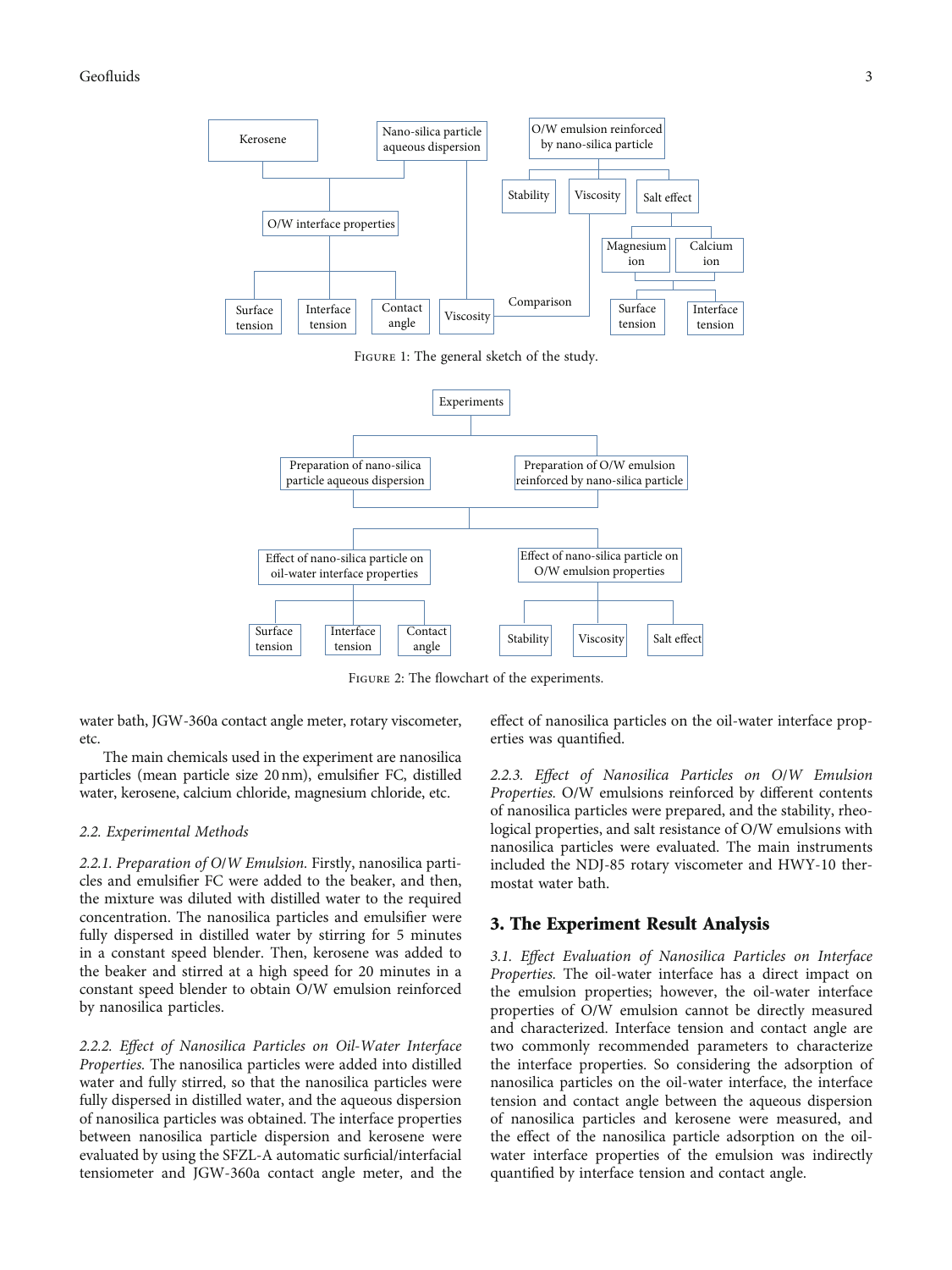<span id="page-3-0"></span>3.1.1. Surface Tension of Aqueous Dispersion with Nanosilica Particles. The aqueous dispersions of nanosilica particles with the contents of 0.1%, 0.3%, 0.5%, 0.7%, and 0.9% were prepared, respectively. The surface tension of aqueous dispersions with different contents of nanosilica particles was measured, and the surface tension of distilled water was used as a reference to clarify the effect of nanosilica particles on the surface tension of aqueous dispersion. In order to ensure the accuracy of the measurements, the surface tension was measured several times and their average was taken as the value of surface tension. The specific results are shown in Figure 3.

It could be obtained from Figure 3 that the surface tension of aqueous dispersion with nanosilica particles showed the explicit trend of declining with the increase in nanosilica particle content. When the content of nanosilica particles was among 0.1%~0.5%, the surface tension decreased rapidly. When the content of nanosilica particles was about 0.5%, the surface tension decreased with the increase in the nanoparticle contents. While the content of nanosilica particles was 0.9%, the surface tension reached the minimum, 54.33 mN/m.

The nanosilica particles in the aqueous dispersion tended to be gradually adsorbed on the surface of the dispersion, with the influence of the interfacial difference between the dispersion and the air, and the adsorption amount increased with the content of nanosilica particle increasing, thus reducing surface tension of the aqueous dispersion.

3.1.2. Interface Tension between Aqueous Dispersion of Nanosilica Particles and Kerosene. The aqueous dispersions of nanosilica particles with the contents of 0.1%, 0.3%, 0.5%, 0.7%, and 0.9% were prepared, respectively, and the interface tensions between aqueous dispersions with different contents of nanosilica particles and kerosene were measured.

The interface tension between water and kerosene was taken as the reference, and the specific results are shown in Figure 4. The interface tension between aqueous dispersion of nanosilica particles and kerosene decreased rapidly and fluctuated slightly with the increase in nanosilica particle content. Overall, there was little difference in interfacial tension between aqueous dispersion with different silica contents and kerosene, and the interface tension between them fluctuated in the range of 17 mN/m~19 mN/m, which was significantly less than that between kerosene and water (40.26 mN/m).

The nanosilica particles in aqueous dispersion were adsorbed on the oil-water interface due to the difference in properties at the oil-water interface, which played a role in reducing the interface tension. Moreover, the ability of nanosilica particles to reduce the interface tension was related to their adsorption capacity. As solid particles, the adsorption capacity of nanosilica particles on the oil-water interface was limited, so the adsorption capacity on the interface had reached saturation with small content of nanosilica particles. Therefore, the ability to reduce the interface tension no longer increased with the increase in nanosilica particle content.



Figure 3: Relationship between nanosilica particle content and surface tension.



Figure 4: Relationship between nanosilica particle content and interface tension.



Figure 5: Relationship between nanosilica particle content and contact angle.

3.1.3. Contact Angle of Aqueous Dispersions with Nanosilica Particles. The contact angles of aqueous dispersion with different contents of nanosilica particle were measured, and the specific results are shown in Figure 5.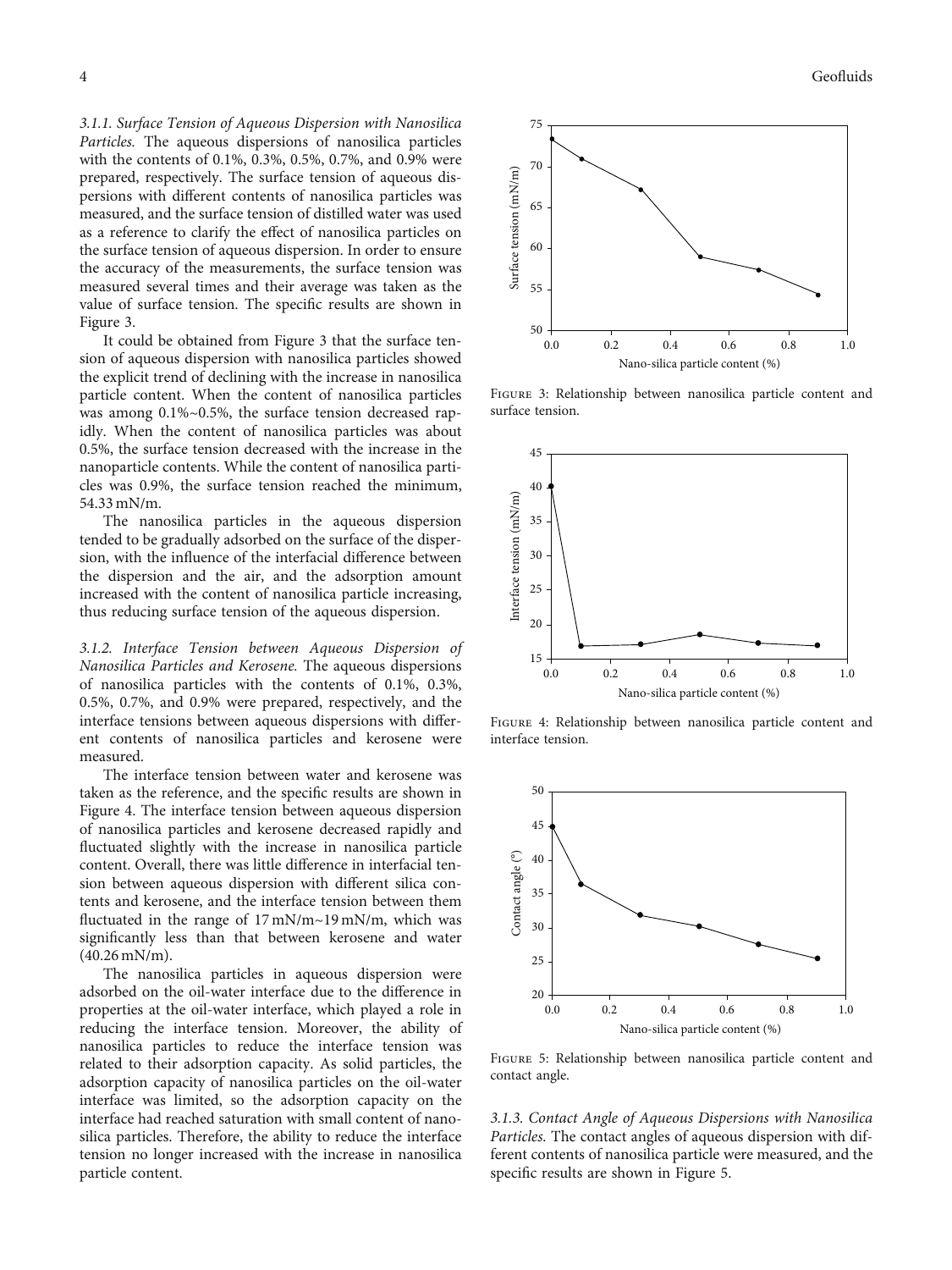

Figure 6: Shear thinning of nanosilica particle aqueous dispersion.



Figure 7: Relationship between the rotational rate and emulsion viscosity.

It could be seen from Figure [5](#page-3-0) that with the increase in nanosilica particle content, the contact angle of aqueous dispersion with nanosilica particles showed a declining trend. When the content of nanosilica particles was 0.9%, the contact angle reached the minimum, about 25.56° . Since the measured contact angle is the angle between nanosilica aqueous dispersion and air on the interface of the glass slide and the main components of nanosilica particles and glass slide are basically the same, the adsorption amount of nanosilica particles on the surface of the glass slide increased with the increase in their content, and their adsorption capacity on the interface of aqueous dispersion and air was limited. Therefore, the three-phase contact angle increased with the increase in nanosilica particle content.

Figure 6 shows the relationship between the rotational rate and the viscosity of nanosilica particle aqueous disper-

sion at temperature 30° C. And the curves of different colors represented different contents of nanosilica particles. The aqueous dispersion of nanosilica particle had the significant phenomenon of shear dilution, and the viscosity decreased rapidly with the increase in rotational speed. The rotational rate of 30 r/min was the critical rate; when the rotational rate was less than 30 r/min, the viscosity of different nanosilica aqueous dispersions decreased rapidly with the increase in the rotational rate. In the study, when the content of nanosilica particle was 0.5%, the viscosity of O/W emulsion was maximum, followed by that of 0.3%, 0.1%, 0.7%, and 0.9%. When the content of nanosilica particle was 0.9%, the viscosity of O/W emulsion remained basically constant, and the rotational rate had little effect on the viscosity. Then, when the rotational rate was greater than 30 r/min, the viscosity of O/W emulsion was basically stable and no longer varied with the rotational rate, and the viscosity difference among O/W emulsions with different contents of nanosilica particle was small. And the viscosity of nanosilica particle aqueous dispersions was different when the content of nanosilica particle changed.

3.2. Effect Evaluation of Nanosilica Particles on O/W Emulsion Properties. After the effect of nanosilica particles on the interface properties of O/W emulsion was obtained, the stability, viscosity, and salt resistance of O/W emulsion reinforced by nanosilica particles were also systematically evaluated. And all the O/W emulsions in the study were prepared with the volume ratio between oil and water being 3 : 7.

3.2.1. Effect of Nanosilica Particles on Emulsion Stability. The O/W emulsions with the content of nanosilica particle among 0.1%~0.9% were prepared, and the effect of nanosilica particle on the stability of O/W emulsion was investigated. As a solid medium, nanosilica particles could adsorb on the oil-water interface to stabilize O/W emulsion. The observation period was ten days. During the first two days, the O/W emulsions were observed every two hours, and on the third day to the tenth day, the O/W emulsions were observed every half day. And after ten days, the O/W emulsions reinforced by nanosilica particle were still evenly distributed and had good stability, without stratification or precipitation. The nanosilica particles adsorbed on the interface of O/W emulsion could form a network structure, and the composite structure could improve the stability of the interface film, thereby improving the stability of the emulsion. The stability of the emulsion increased with the increase in nanoparticle content.

3.2.2. Effect Evaluation of Nanosilica Particles on the Viscosity of O/W Emulsion. The relationship between the rotational rate and the viscosity of O/W emulsion reinforced by nanosilica particles is shown in Figure 7, and the viscosity was measured at temperature 30° C. The curves of different colors in Figure 7 represented the different contents of nanosilica particles. The viscosity of O/W emulsion decreased as the rotational rate increased, and when the rotational rate was greater than 30 r/min, the viscosity of O/W emulsion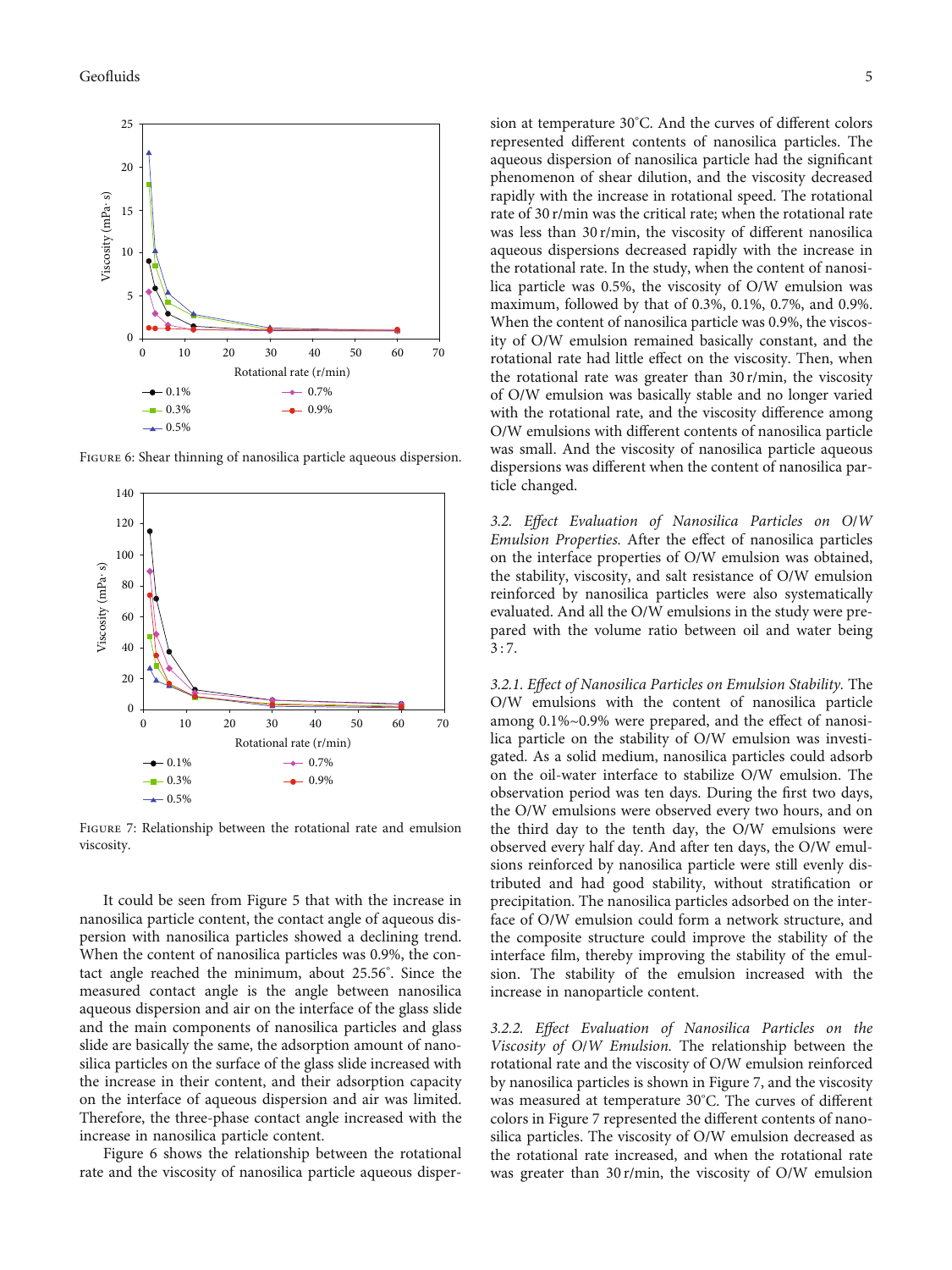with different contents of nanosilica particles was almost the same. However, when the rotational rate was less than 30 r/min, O/W emulsion with different contents of nanosilica particles showed the phenomenon of shear thinning. The viscosity of O/W emulsion was not positively correlated with the content of nanosilica particles, and it showed that the emulsion with the content of nanosilica particle 0.1% had the highest viscosity, followed by that with the content of nanosilica particle 0.7%, 0.9%, and 0.5%, and when the content of nanosilica particle was 0.3%, O/W emulsion had the lowest viscosity. The viscosity difference between emulsions was related to the content of nanosilica particle, its adsorption capacity on O/W interface, adhesion state, and emulsion particle size, and it was a complicated process.

3.2.3. Viscosity Comparison between Aqueous Dispersion and O/W Emulsion. The rotational rate of 12 r/min was adopted to measure the viscosity of the aqueous dispersion of nanosilica particles and O/W emulsion reinforced by nanosilica particles, and the content of nanosilica particles in both aqueous dispersion and O/W emulsion was 0.1%, 0.3%, 0.5%, 0.7%, and 0.9%, respectively. Besides, the viscosity of aqueous dispersion without nanosilica particles was taken as the reference. As shown in Figure 8, the viscosity of aqueous dispersion with nanosilica particles was a little higher than that without nanosilica particles, and with the content of nanosilica particles increasing, the viscosity of aqueous dispersion with nanosilica particles showed the trend of increasing firstly and then decreasing. And when the content of nanosilica particles was 0.5%, the viscosity of the aqueous dispersion reached the maximum, 2.82 mPa·s. When the content of nanosilica particles was 0.7%, the viscosity of the aqueous dispersion reached the minimum, 1.02 mPa·s, almost the same as that without nanosilica particles, and was about one-third of that with the content of nanosilica particles 0.5%. The viscosity difference between different aqueous dispersions was due to the uneven distribution of nanosilica particles in the dispersion.

The viscosity of O/W emulsion reinforced by nanosilica particles was obviously higher than that of aqueous dispersion while the content of nanosilica particles was the same. As for the O/W emulsion reinforced by nanosilica particles, when the content of nanosilica particles was 0.1%, the viscosity of O/W emulsion reached the maximum, 12.77 mPa·s. However, when the content of nanosilica particles was 0.3%, the viscosity of O/W emulsion reached the minimum, 7.71 mPa·s. When the content of nanosilica particles was higher than 0.3%, the viscosity showed the trend of increasing firstly and then decreasing. When the content of nanosilica particles was 0.1%, there were no enough nanosilica particles to stabilize O/W emulsion, so the system was unstable and the viscosity showed much higher. When the content of nanosilica particles increased, the O/W emulsion tended to be stable and the emulsion particles tended to be smaller, showing an increase in viscosity. And when the content of nanosilica particles was 0.9%, the nanosilica particles were excessive, and the equilibrium of the system was disturbed, showing a decrease in viscosity.



Figure 8: Viscosity comparison between aqueous dispersion and O/W emulsion.

3.2.4. Effect Evaluation of Salt Content on the Performance of O/W Emulsion Reinforced by Nanosilica Particles. From the above experimental evaluation, the stability and viscosity properties of O/W emulsion with the content of nanosilica particles 0.7% were better than those with other content, and it could significantly reduce both interface tension and contact angle. So during the evaluation, the content of nanosilica particles in O/W emulsion was chosen as 0.7%.

(1) Effect of Salt on Emulsion Stability. As for the effect of salt on the stability of emulsion, both magnesium salt and calcium salt were used to study their effects on the stability of emulsion, and the salt contents were selected as 0.008 mol/ L, 0.010 mol/L, and 0.020 mol/L, respectively. The observation period was ten days, and during the first two days, the O/W emulsions were observed every two hours, and on the third day to the tenth day, the O/W emulsions were observed every half day.

After ten days of observation, the O/W emulsion was slightly transparent in the beaker with the magnesium salt content of 0.020 mol/L, followed by the magnesium salt content of 0.010 mol/L. Therefore, it could be found that the magnesium salt has the negative effect on the stability of O/W emulsion, and the higher the content of magnesium salt, the greater the effect on the stability of the emulsion. However, on the whole, the emulsion with different contents of magnesium salts still had good stability. With regard to the effect of calcium ion, it was found that with the increase in calcium ion, more transparent liquid was separated from the upper layer of O/W emulsion. By ten days, there were about 4 mm height precipitates in the beaker when the content of calcium ion was 0.020 mol/L, and there were obvious floccules in the stratification part. Therefore, calcium ion also had a certain inhibitory effect on the stability of O/W emulsion, and the effect was positively correlated with calcium ion content. On the whole, the effect of calcium salt on the stability of O/W emulsion was higher than that of magnesium salt.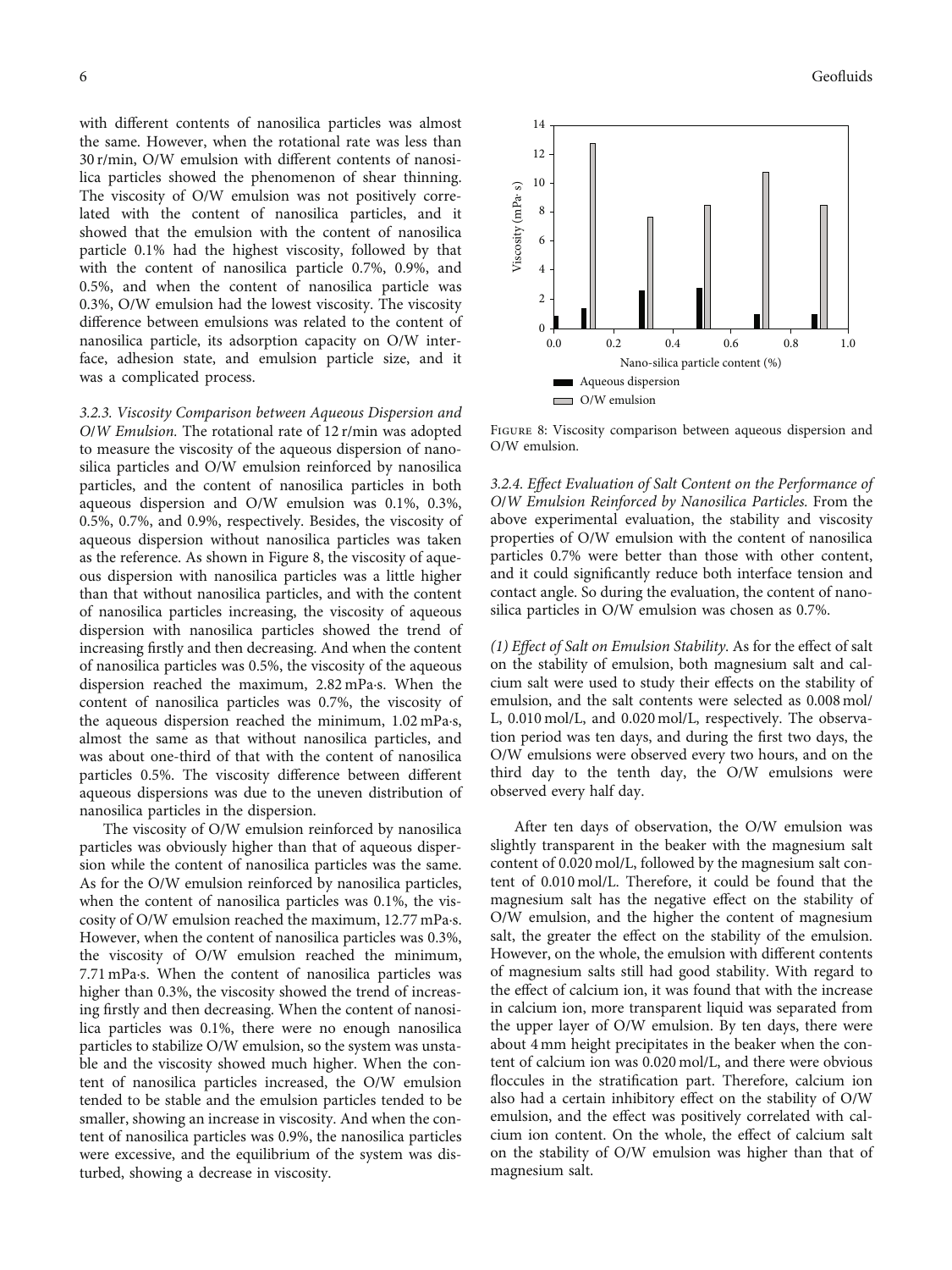<span id="page-6-0"></span>

FIGURE 9: Relationship between  $Mg^{2+}$  content and emulsion surface tension.



FIGURE 10: Relationship between  $Mg^{2+}$  content and emulsion contact angle.

The addition of inorganic salts was conducive to reducing the charge number of the interface film, compressing the thickness of the double layer, reducing the repulsion between the emulsion droplets, and facilitating the coalescence, thus effectively accelerating the demulsification of emulsions. The demulsification efficiency was related to the ionic valence state and the radius of hydrated ions.

(2) Magnesium Ion ( $Mg^{2+}$ ). During the evaluation, the contents of  $Mg^{2+}$  were chosen as 0.008 mol/L, 0.010 mol/L, and 0.020 mol/L, respectively, and the effects of  $Mg^{2+}$  on surface tension, contact angle, and the stability of O/W emulsion reinforced by nanosilica particles were studied.

As shown in Figure 9, generally, with the increase in  $Mg^{2+}$ content, the surface tension of O/W emulsion reinforced by nanosilica particles first increased and then decreased and stabilized. When  $Mg^{2+}$  content was 0.008 mol/L, the viscosity of O/W emulsion reached the maximum, about 26.99mN/m. When  $Mg^{2+}$  content increased from 0.008 mol/L to 0.010 mol/L, the surface tension of O/W emulsion decreased greatly. After  $Mg^{2+}$  content was greater than 0.010 mol/L, the surface tension showed a stable trend.



FIGURE 11: Relationship between  $Ca^{2+}$  content and emulsion surface tension.



FIGURE 12: Relationship between  $Ca^{2+}$  content and emulsion contact angle.

As shown in Figure 10, with the increase in  $Mg^{2+}$  content, the contact angle of O/W emulsion reinforced by nanosilica particles generally showed a decreased trend, and  $Mg<sup>2+</sup>$ content of 0.010 mol/L was taken as the critical point; when  $Mg^{2+}$  content was greater than 0.010 mol/L, the decreased amplitude was a little greater.

(3) Calcium Ion  $(Ca^{2+})$ . For the convenience of comparison, the content of  $Ca^{2+}$  in the experiment should correspond to the content of  $\text{Mg}^{2+}$ , and the contents of  $\text{Ca}^{2+}$  were chosen as 0.008 mol/L, 0.010 mol/L, and 0.020 mol/L, respectively. The evaluation parameters were also the same, namely, surface tension, contact angle, and emulsion stability, respectively.

As shown in Figure 11, with the increase in  $Ca^{2+}$  content, the surface tension of O/W emulsion reinforced by nanosilica particles generally showed the trend of decreasing firstly and then increasing and being stable, which almost showed the opposite trend of the effect of  $Mg^{2+}$ . The surface tension of O/W emulsion reinforced by nanosilica particles affected by  $Ca^{2+}$  was limited to 26 mN/m~27 mN/m, whose fluctuation was much smaller than that affected by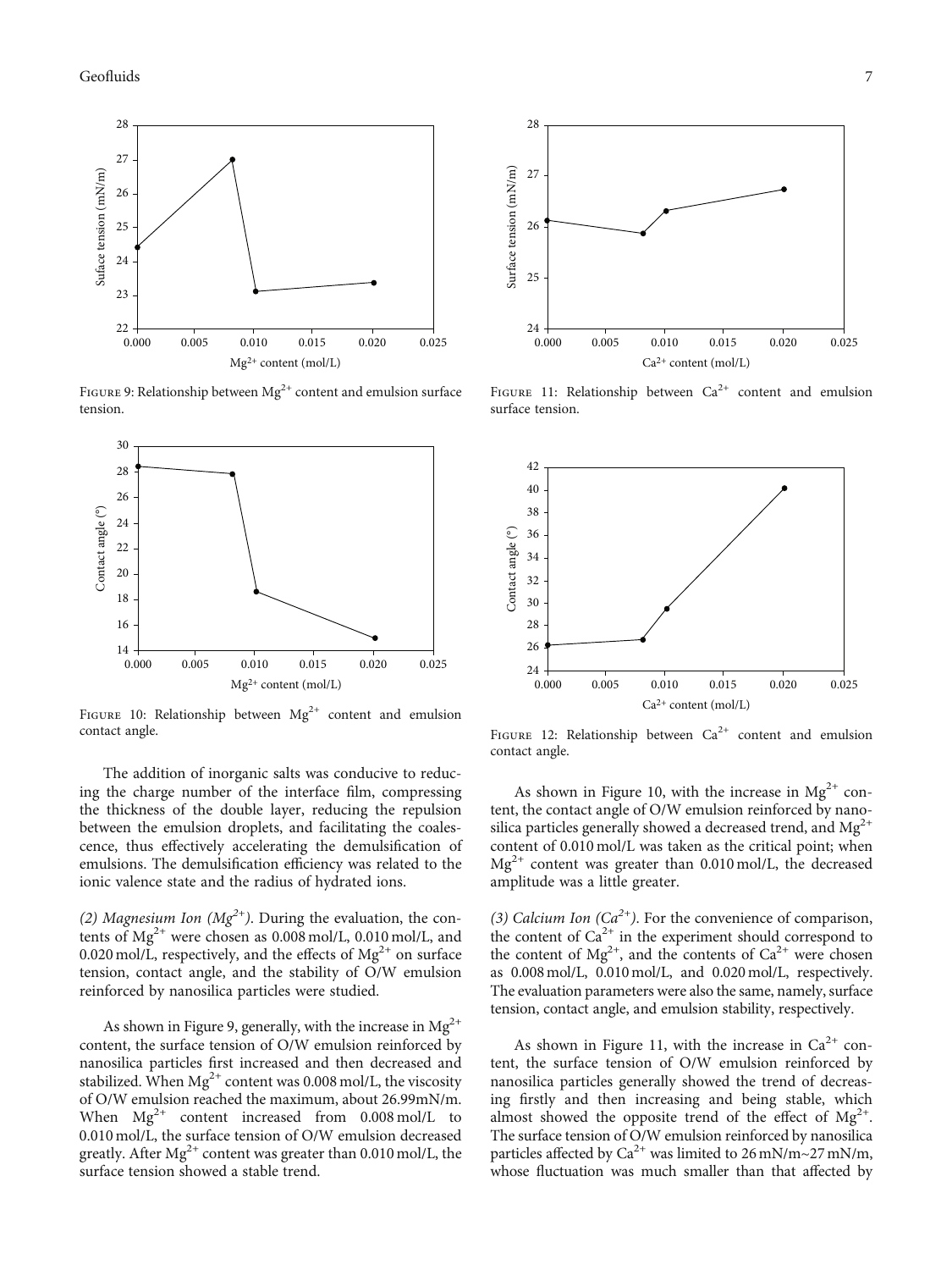$Mg^{2+}$ . It showed that the surface tension of O/W emulsion was related to not only ion content but also ion type.

As shown in Figure [12,](#page-6-0) the contact angle of O/W emulsion reinforced by nanosilica particles generally increased with the content of  $Ca^{2+}$  increasing. When  $Ca^{2+}$  content was 0.020 mol/L, the contact angle was about 1.5 times that without  $Ca^{2+}$ .  $Ca^{2+}$  content of 0.010 mol/L was taken as the critical point; when  $Ca^{2+}$  content was greater than 0.010 mol/L, the contact angle increased rapidly with the increase in  $Ca^{2+}$  content. However, while  $Ca^{2+}$  content was less than 0.010 mol/L, the contact angle increased slowly with the increase in  $Ca^{2+}$  content. So, as the content of  $Ca<sup>2+</sup>$  increased, the hydrophobicity of O/W emulsion increased gradually.

## 4. Summary and Conclusions

- (1) The aqueous dispersion of nanosilica particles could significantly reduce the interface tension (with kerosene), and the extent of reduction was more than 50%. In terms of reducing the interface tension, the interface tension was 17.02 mN/m when the content of nanosilica particles was 0.9%. And the interface tension was 16.96 mN/m while the content was 0.1%. The decrease in interface tension was not positively correlated with the content of nanosilica particles
- (2) The aqueous dispersion of nanosilica particles could significantly change rock wettability. When the content of nanosilica particles increased from 0.1% to 0.7%, the contact angle decreased from 44.89° to 27.62° , showing a strong hydrophilic property. The relationship between contact angle and the content of nanosilica particles was not linear
- (3) The surface tension of O/W emulsion reinforced by nanosilica particles was among 25 mN/m~30 mN/ m, which was at a low value. The contact angle was also very small, with the average of about 20.00° and a minimum of 12.50° , showing a strong hydrophilic property
- (4) The salts had little effect on interface tension of O/W emulsion reinforced by nanosilica particles but had a significant effect on the contact angle and stability of O/W emulsion. In the experiment, magnesium salt could reduce the three-phase (O/W emulsion, air, and glass slip) contact angle and increase the hydrophilic properties of O/W emulsion, while calcium salt had the opposite effect
- (5) Both calcium salt and magnesium salt could reduce the stability of O/W emulsion reinforced by nanosilica particles. The stability of O/W emulsion without either calcium salt or magnesium salt was about 10 days, but the oil-water stratification adding either calcium salt or magnesium salt was about 1 day~3 days earlier than that without salts; besides, calcium salt had a greater impact on the stability of O/W emulsion
- <span id="page-7-0"></span>8 Geofluids
	- (6) When the nanosilica particle content was among 0.3%~0.7%, the viscosity of O/W emulsion increased with the increase in nanosilica particle content. When the content of nanosilica particles was 0.9%, the viscosity suddenly decreased, and the maximum extent of reduction was 21.7%

## Data Availability

The data used to support the findings of this study are available from the corresponding author upon request.

## Conflicts of Interest

The authors declare that they have no conflicts of interest.

## Acknowledgments

The study was funded by the Natural Science Basic Research Program of Shaanxi (2019JQ-488) and Youth Program of National Natural Science Foundation of China (51804255).

## References

- [1] M. T. G. Janssen, R. M. Pilus, and P. L. J. Zitha, "A comparative study of gas flooding and foam-assisted chemical flooding in Bentheimer sandstones," Transport in Porous Media, vol. 131, no. 1, pp. 101–134, 2020.
- [2] S. Park, E. S. Lee, and W. Sulaiman, "Adsorption behaviors of surfactants for chemical flooding in enhanced oil recovery," Journal of Industrial & Engineering Chemistry, vol. 21, pp. 1239–1245, 2015.
- [3] J. E. Parra, G. A. Pope, M. Mejia, and M. T. Balhoff, "New approach for using surfactants to enhance oil recovery from naturally fractured oil-wet carbonate reservoirs," in SPE Technical Conference & Exhibition, Dubai, UAE, 2016.
- [4] Z. Wu, H. Liu, and X. Wang, "3D experimental investigation on enhanced oil recovery by flue gas coupled with steam in thick oil reservoirs," Energy & Fuels, vol. 32, no. 1, pp. 279– 286, 2018.
- [5] K. Babu, N. Pal, V. K. Saxena, and A. Mandal, "Synthesis and characterization of a new polymeric surfactant for chemical enhanced oil recovery," Korean Journal of Chemical Engineering, vol. 33, no. 2, pp. 711–719, 2016.
- [6] H. Gao, H. Lai, J. Zhang, and Q. Xue, "Effects of bacterial cell density and alternating microbial- and enzymolysisenhanced oil recovery on oil displacement efficiency," Chemical Engineering Journal, vol. 327, pp. 28–38, 2017.
- [7] L. Sierra, L. East, M. Y. Soliman, and D. Kulakofsky, "New completion methodology to improve oil recovery and minimize water intrusion in reservoirs subject to water injection," SPE Journal, vol. 16, no. 3, pp. 648–661, 2011.
- [8] D. Yin, Y. Q. Li, and D. F. Zhao, "Utilization of produced gas of CO<sub>2</sub> flooding to improve oil recovery," Journal of the Energy Institute, vol. 87, no. 4, pp. 289–296, 2014.
- [9] H. M. Zaid, N. R. A. Latiff, N. Yahya, H. Soleimani, and A. Shafie, "Application of electromagnetic waves and dielectric nanoparticles in enhanced oil recovery," Journal of Nano Research, vol. 26, pp. 135–142, 2013.
- [10] T. Guo, S. Zhang, Z. Qu, T. Zhou, Y. Xiao, and J. Gao, "Experimental study of hydraulic fracturing for shale by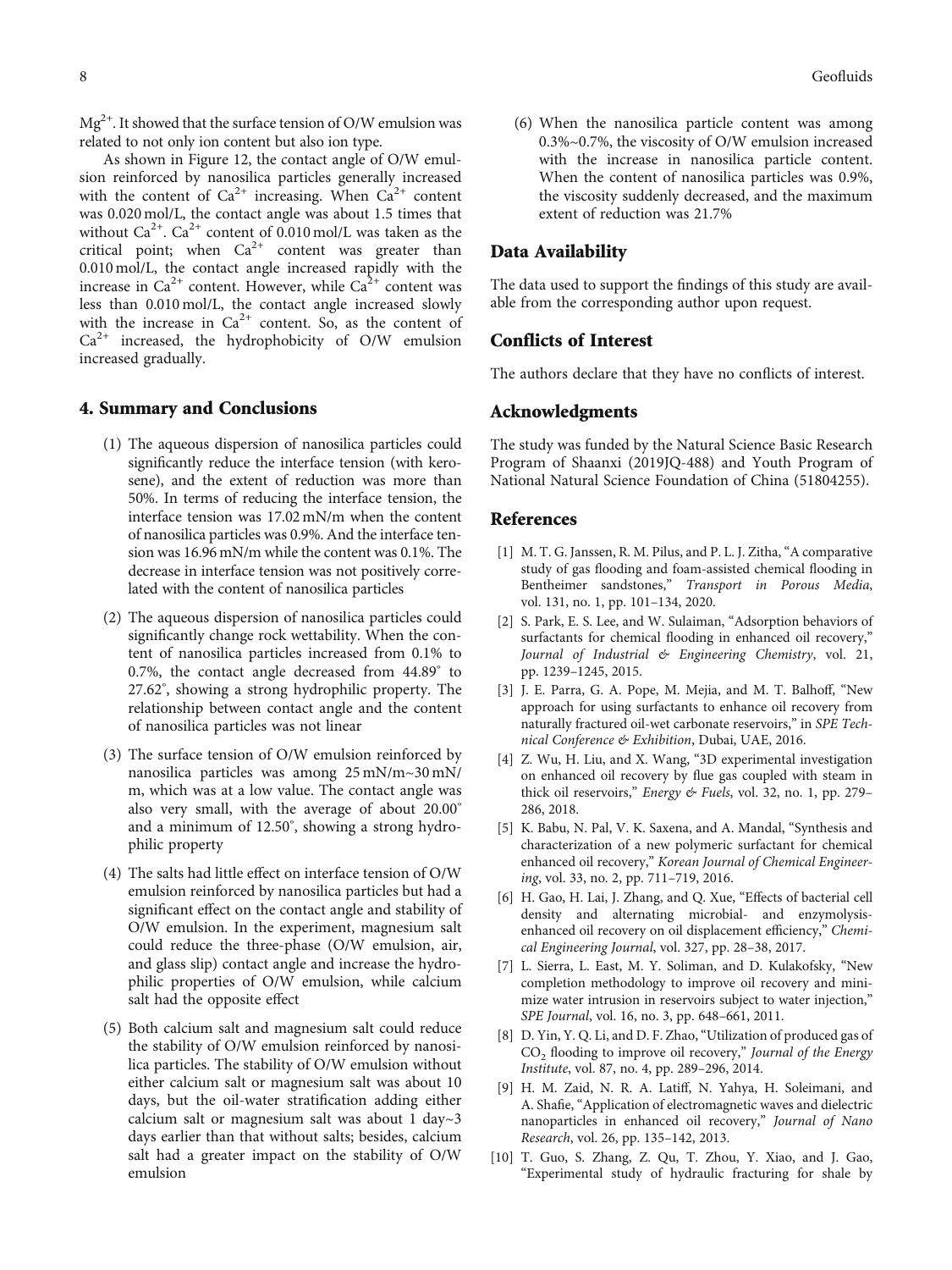<span id="page-8-0"></span>stimulated reservoir volume," Fuel, vol. 128, no. 14, pp. 373-380, 2014.

- [11] N. Khan, J. Pu, C. Pu et al., "Comparison of acidizing and ultrasonic waves, and their synergetic effect for the mitigation of inorganic plugs," Energy & Fuels, vol. 31, no. 10, pp. 11134– 11145, 2017.
- [12] F. Medeiros, B. Kurtoglu, E. Ozkan, and H. Kazemi, "Analysis of production data from hydraulically fractured horizontal wells in shale reservoirs," SPE Reservoir Evaluation & Engineering, vol. 13, no. 3, pp. 559–568, 2010.
- [13] M. Salah, M. El-Sebaee, and T. Batmaz, "Channel fracturing technology-a paradigm shift in stimulation of tight reservoir and unlock production potential," in 79th EAGE Conference and Exhibition 2017- SPE EUROPEC, Paris, France, 2017.
- [14] M. Wu, M. Ding, J. Yao, C. Li, Z. Huang, and S. Xu, "Production-performance analysis of composite shale-gas reservoirs by the boundary-element method," SPE Reservoir Evaluation & Engineering, vol. 22, pp. 238–252, 2019.
- [15] B. Al-Shakry, B. S. Shiran, T. Skauge, and A. Skauge, "Enhanced oil recovery by polymer flooding: optimizing polymer injectivity," in SPE Kingdom of Saudi Arabia Annual Technical Symposium and Exhibition, Dammam, Saudi Arabia, 2018.
- [16] M. S. Kamal, I. A. Hussein, and A. S. Sultan, "Review on surfactant flooding: phase behavior, retention, IFT, and field applications," Energy & Fuels, vol. 31, no. 8, pp. 7701–7720, 2017.
- [17] I. I. Demikhova, N. V. Likhanova, A. E. Moctezuma, J. R. Hernandez Perez, O. Olivares-Xometl, and I. V. Lijanova, "Improved oil recovery potential by using emulsion flooding," in SPE Russian Oil & Gas Exploration & Production Technical Conference & Exhibition, Moscow, Russia, 2014.
- [18] H. Zhong, T. Yang, H. Yin, J. Lu, K. Zhang, and C. Fu, "Role of alkali type in chemical loss and ASP-flooding enhanced oil recovery in sandstone formations," SPE Reservoir Evaluation & Engineering, vol. 23, no. 2, pp. 431–445, 2020.
- [19] J. Wang, Y. Zhang, and J. Xie, "Influencing factors and application prospects of CO2 flooding in heterogeneous glutenite reservoirs," Scientific Reports, vol. 10, no. 1, 2020.
- [20] Y. Zhang, Y. Wang, F. Xue et al., " $CO<sub>2</sub>$  foam flooding for improved oil recovery: reservoir simulation models and influencing factors," Journal of Petroleum Science & Engineering, vol. 133, pp. 838–850, 2015.
- [21] B. Ding, Q. Sang, Z. Nie et al., "An improved study of emulsion flooding for conformance control in a heterogeneous 2D model with lean zones," SPE Journal, vol. 26, no. 5, pp. 3094–3108, 2021.
- [22] X. Zhou, F. M. AlOtaibi, M. S. Kamal, and S. L. Kokal, "An experimental study on oil recovery performance using in situ supercritical  $CO<sub>2</sub>$  emulsion for carbonate reservoirs," in Abu Dhabi International Petroleum Exhibition & Conference, Abu Dhabi, UAE, 2020.
- [23] C. C. Ezeuko, J. Wang, and I. D. Gates, "Investigation of emulsion flow in steam-assisted gravity drainage," SPE Journal, vol. 18, no. 3, pp. 440–447, 2013.
- [24] M. Mojarad and D. Hassan, "Analytical modeling of emulsion flow at the edge of a steam chamber during a steam-assistedgravity-drainage process," SPE Journal, vol. 21, no. 2, pp. 353–363, 2016.
- [25] H. K. Sarma, B. B. Maini, and K. Jha, "Evaluation of emulsified solvent flooding for heavy oil recovery," Journal of Canadian Petroleum Technology, vol. 37, no. 7, pp. 55–62, 1998.
- [26] J. Wang and M. Dong, "Simulation of O/W emulsion flow in alkaline/surfactant flood for heavy oil recovery," Journal of Canadian Petroleum Technology, vol. 49, no. 6, pp. 46–52, 2009.
- [27] L. Cui and M. Bourrel, "Selection of  $CO<sub>2</sub>$ -soluble surfactants for  $CO<sub>2</sub>$  foam/emulsion in hot and salty carbonate reservoirs," in RDPETRO 2018: Research and Development Petroleum Conference and Exhibition, Dhabi, UAE, 2018.
- [28] A. Emadi, M. Sohrabi, S. A. Farzaneh, and S. Ireland, "Experimental investigation of liquid- $CO<sub>2</sub>$  and  $CO<sub>2</sub>$ -emulsion application for enhanced heavy oil recovery," in EAGE Annual Conference & Exhibition incorporating SPE Europec, London, UK, 2013.
- [29] R. Hasannejad, P. Pourafshary, A. Vatani, and A. Sameni, "Application of silica nanofluid to control initiation of fines migration," Petroleum Exploration and Development, vol. 44, no. 5, pp. 850–859, 2017.
- [30] Q. Sun, Z. Li, S. Li, L. Jiang, J. Wang, and P. Wang, "Utilization of surfactant-stabilized foam for enhanced oil recovery by adding nanoparticles," Energy & Fuels, vol. 28, no. 4, pp. 2384– 2394, 2014.
- [31] Y. Kazemzadeh, B. Dehdari, Z. Etemadan, M. Riazi, and M. Sharifi, "Experimental investigation into  $Fe<sub>3</sub>O<sub>4</sub>/SiO<sub>2</sub>$  nanoparticle performance and comparison with other nanofluids in enhanced oil recovery," Petroleum Science, vol. 16, no. 3, pp. 112–124, 2019.
- [32] I. Kim, A. J. Worthen, M. Lotfollahi, K. P. Johnston, D. A. DiCarlo, and C. Huh, "Nanoparticle-stabilized emulsions for improved mobility control for adverse-mobility waterflooding," in SPE Improved Oil Recovery Conference, Tulsa, Oklahoma, USA, 2017.
- [33] A. K. Alhuraishawy, R. S. Hamied, H. A. Hammood, and W. H. AL-Bazzaz, "Enhanced oil recovery for carbonate oil reservoir by using nano-surfactant: part II," in SPE Gas & Oil Technology Showcase and Conference, Dubai, UAE, 2019.
- [34] H. A. Hammood, A. K. Alhuraishawy, R. S. Hamied, and W. H. AL-Bazzaz, "Enhanced oil recovery for carbonate oil reservoir by using nano-surfactant: part I," in SPE Gas & Oil Technology Showcase and Conference, Dubai, UAE, 2019.
- [35] H. C. Lau, M. Yu, and Q. P. Nguyen, "Nanotechnology for oilfield applications: challenges and impact," in Abu Dhabi International Petroleum Exhibition & Conference, Abu Dhabi, 2016.
- [36] O. A. Alomair, K. M. Matar, and Y. H. Alsaeed, "Experimental study of enhanced-heavy-oil recovery in Berea sandstone cores by use of nanofluids applications," SPE Reservoir Evaluation & Engineering, vol. 18, no. 3, pp. 387–399, 2015.
- [37] G. Dordzie and M. Dejam, "Enhanced oil recovery from fractured carbonate reservoirs using nanoparticles with low salinity water and surfactant: a review on experimental and simulation studies," Advances in Colloid and Interface Science, vol. 239, article 102449, 2021.
- [38] S. O. Olayiwola and M. Dejam, "A comprehensive review on interaction of nanoparticles with low salinity water and surfactant for enhanced oil recovery in sandstone and carbonate reservoirs," Fuel, vol. 241, pp. 1045–1057, 2019.
- [39] O. Mahmoud, H. A. Nasr-El-Din, Z. Vryzas, and V. C. Kelessidis, "Using ferric oxide and silica nanoparticles to develop modified calcium bentonite drilling fluids," SPE Drilling & Completion, vol. 33, no. 1, pp. 12–26, 2018.
- [40] M. Rashidi, A. Sedaghat, B. Misbah, M. Sabati, and K. Vaidyan, "Use of SiO2 nanoparticles in water-based drilling fluids for